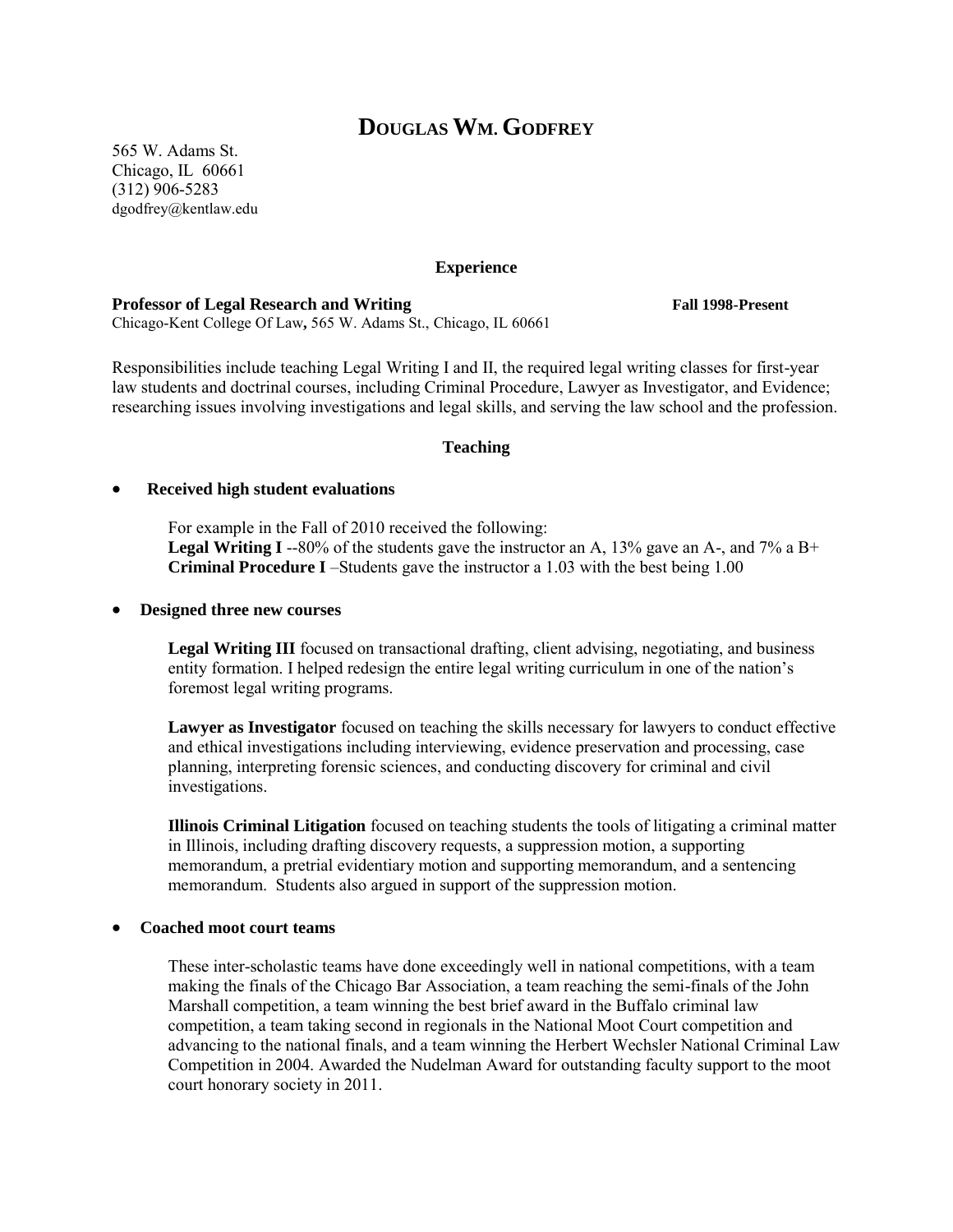## **International Experience**

#### **Judicial College for the State of Toluca, Mexico**

Have given two, three-day presentations, with co-presenters, to approximately 30 judges about how they can conduct oral trials as required by the recent reforms to the Mexican Constitution. Funding was supplied by a US AID grant.

#### **China University of Political Science and Law**

Taught 26 Chinese students legal writing and analysis skills in an intensive two week course.

## **Law faculty of Tec de Monterrey, Mexico City**

Pursuant to a grant from US AID, I helped train law faculty, judges and prosecutors in the trial skills they need as Mexico changes from a written criminal trial system to an oral trial system. This included teaching Mexican law professors how to train students to conduct oral trials, training judges in how to conduct such trials, and training Mexican prosecutors over a three-year period.

## **Albanian and Serbian attorneys**

Selected by the United States Departments of State and Justice to present trial training seminars in Kosovo to Albanian and Serbian attorneys to enhance their advocacy under a newly promulgated code of criminal procedure.

## **Jordanian law professors**

Under an ABA/CLE grant, helped conduct a three-day workshop in the Kingdom of Jordan for Jordanian law professors on how to use interactive teaching techniques for Jordanian law students. Invited back to the Kingdom of Jordan to conduct, with a co-presenter, a program for Jordanian law professors on how to do skills training for law students.

#### **Students from Shanghai**

Taught a group of Chinese students from East China University of Political Science and Law for four weeks about American legal systems and writing and advocating in English.

#### **Recent and Upcoming Presentations**

- **CLE Presentation to the Chicago-Kent Council of Alumni, June 2014**  Will present, with others, on the ethical pitfalls of lawyers using social media.
- **Southeastern Regional Legal Writing Conference, April 2013** Lead a discussion imploring a group of seasoned teachers to incorporate more technology into the teaching of legal writing.
- **Rocky Mountain Legal Writing Conference, March 2013** Presented on how to train law students to write for an audience that readers material primarily onscreen.
- **Third Biennial Conference on Transactional Education, November 2012** Explored the ethical obligations of attorneys when they create, transmit, and store documents.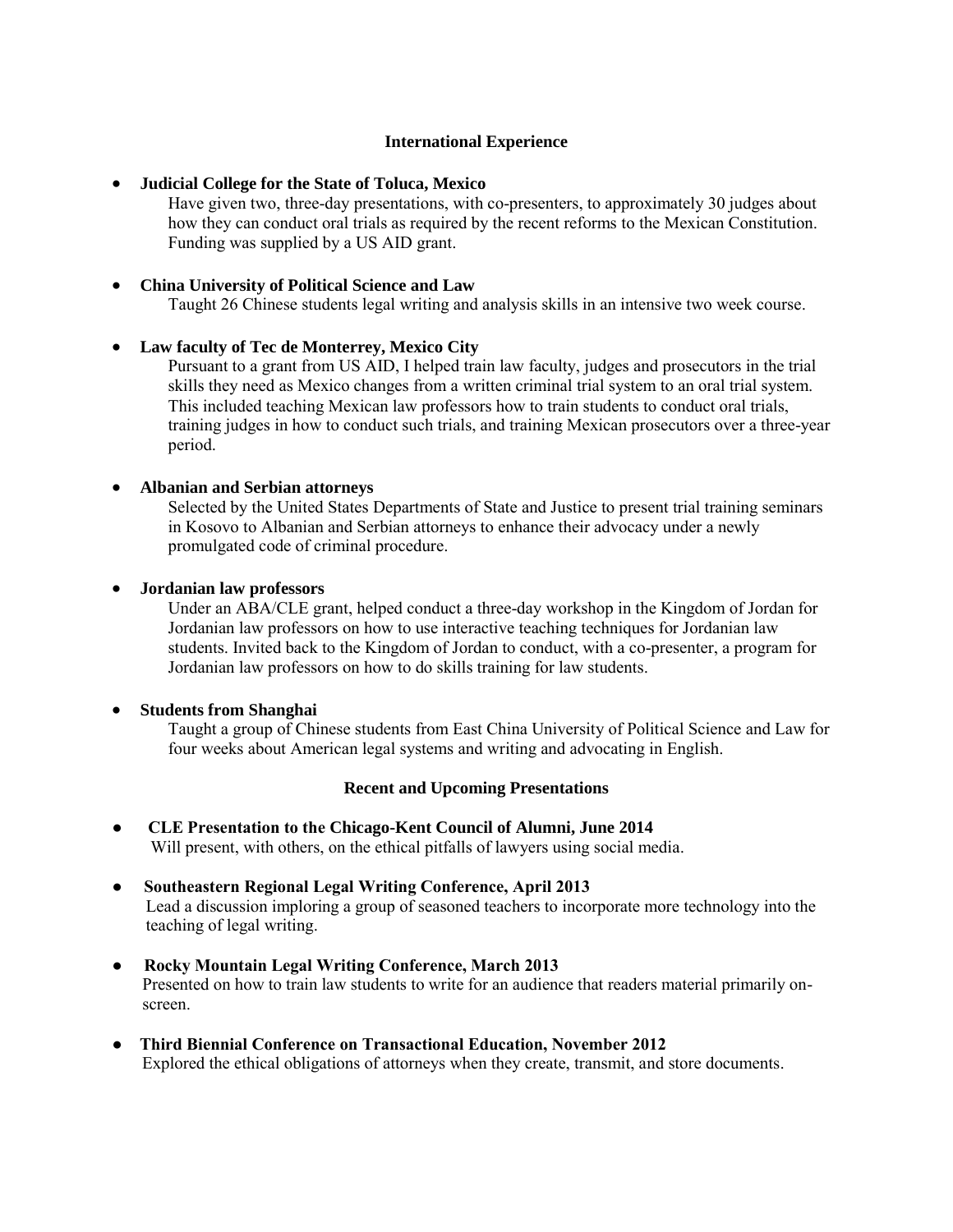**Legal Writing Institute Biannual Conference, May 2012** 

Discussed how the technology lawyers use to create documents presents some ethical quandaries and how instructor as can make their students aware of these through alternative teaching techniques.

**Western Legal Writing Conference, August 2012** 

Presented on the disconnect between how students are encouraged to create documents in law school and how lawyers in practice create those documents.

- **Delegation of Mexican Law Professors, November 2011**  Compared the criminal procedure models used in Mexico and the United Sates while highlighting the benefits and challenges posed by the recent Mexican constitutional reforms.
- **Symposium on the Law of the Smartphone, November 2011**  Presented about the potential challenges under the Fourth Amendment to the Government's acquiring cellphone location data without a search warrant.
- **Central States Legal Writing Conference, September 2011**  Discussed, with a co-presenter, how technology used by lawyers while writing poses ethical quandaries.
- **Delegation of Mexican Law Professors, June 2011**  Gave several presentations to a delegation of Mexican law professors concerning the recent Constitutional reforms to the Mexican Constitution.
- **Rocky Mountain Legal Writing Conference, March 2011**  Advocated that law students should be taught how to interview in order to be effective fact-gatherers.
- **Legal Writing Institute Biannual Conference, June 2010**  One of three presenters debating whether the traditional office memo is still an effective teaching device for first year law students.
- **Institute of Law Teaching and Learning Conference, June 2010**  Demonstrated with a co-presenter how law professors can model skills in the classroom to not only enhance student learning but to encourage students to see themselves as lawyers.
- **Emory Conference on Teaching Transactional Skills, June 2010**  Moderated a panel and presented about how to teach transactional skills to students other than drafting focusing on teaching interviewing and presenting skills.
- **Colonial Frontier Legal Writing Conference, Duquesne Law School, December 2009**  Presented about how to evaluate student presentations.
- **Central Region Legal Writing Conference, Marquette Law School, October 2009** Demonstrated how to teach students to give effective presentations.
- **Southeastern Legal Writing Conference, Stetson Law School, September 2009** Showed why the traditional office memorandum is becoming obsolete.
- **Tec de Monterrey, Summer 2009** Planned and conducted a week-long trial training for Mexican law professors and judges.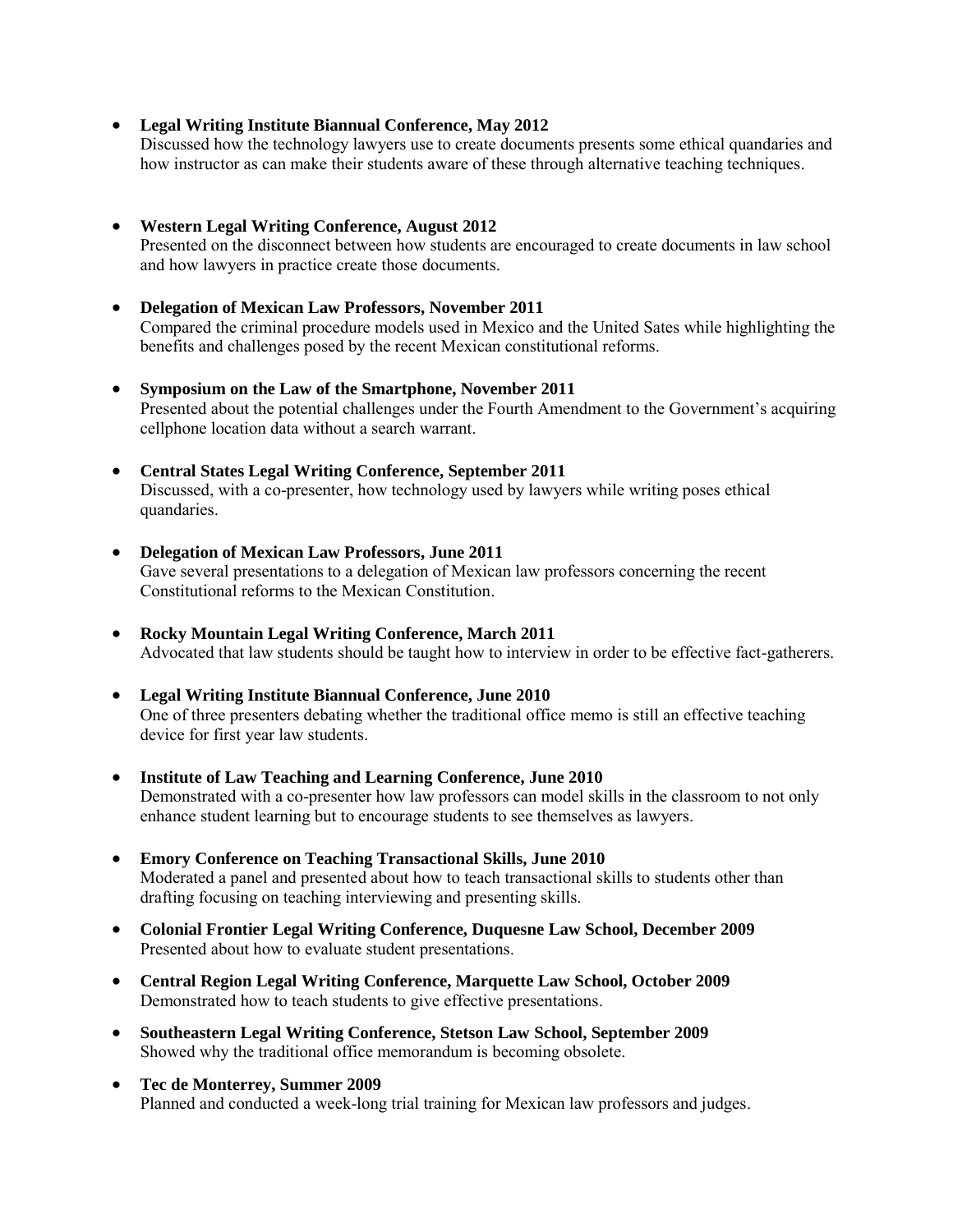- **Conference on the Child as a Witness, Widener Law School, April 2009** Participated on a panel on the prevailing protocols for child witnesses. Criticized the protocols.
- **Rocky Mountain Legal Writing Conference, Arizona State University, March 2009** Discussed why the traditional legal memorandum is becoming obsolete in light of modern technology and client demands.
- **Conference on Teaching Transactional Legal Skills, Emory Law School, May, 2008**  Moderated a panel about teaching students drafting skills related to due diligence.
- **Southeastern Legal Writing Conference, Nova Law School, September 2007** Presented material on effectively teaching students to edit.
- **Back to the Future of Legal Research, Chicago-Kent College of Law**, **May 2006** Planned, with others, symposium exploring the future of legal research in the electronic age. Moderated a panel about effectively teaching research skills.
- **Legal Research in your Pajamas, Chicago-Kent College of Law**, **October 2006** Planned and conducted a continuing legal education seminar on how to research legal problems electronically attended by almost 100 lawyers and judges.
- **Critiquing Student Work, Chicago-Kent College of Law, January, 2006** Designed and delivered workshops to the legal writing faculty on critiquing and evaluating students' work, teaching electronic research techniques, and conducting peer editing exercises.
- **Teaching Interactive Teaching Skills, Chicago-Kent College of Law**, **February, 2006**  Gave workshop to the entire faculty about how to use interactive teaching techniques in the classroom.
- **Future of Legal Research, Chicago-Kent College of Law. May 2005**  Helped plan symposium about the future of legal research in the electronic age, helped conduct survey of several hundred practicing lawyers about their research habits, presented the results of the survey and moderated panels about teaching research skills.

## **Debates**

- Debated, with a colleague, Professors Stras and McGinnis about appropriate theories of Constitutional interpretation resulting from the "wise Latina" remark made by Justice Sotomayor.
- Debated Professor Paul Cassell before a law school audience about the advisability of a so-called victim's rights amendment to the Federal Constitution.
- Debated United States Attorney Patrick Fitzgerald about the U.S. Patriot Act.
- Debated the advisability of the reporter's privilege before the Chicago Press Club.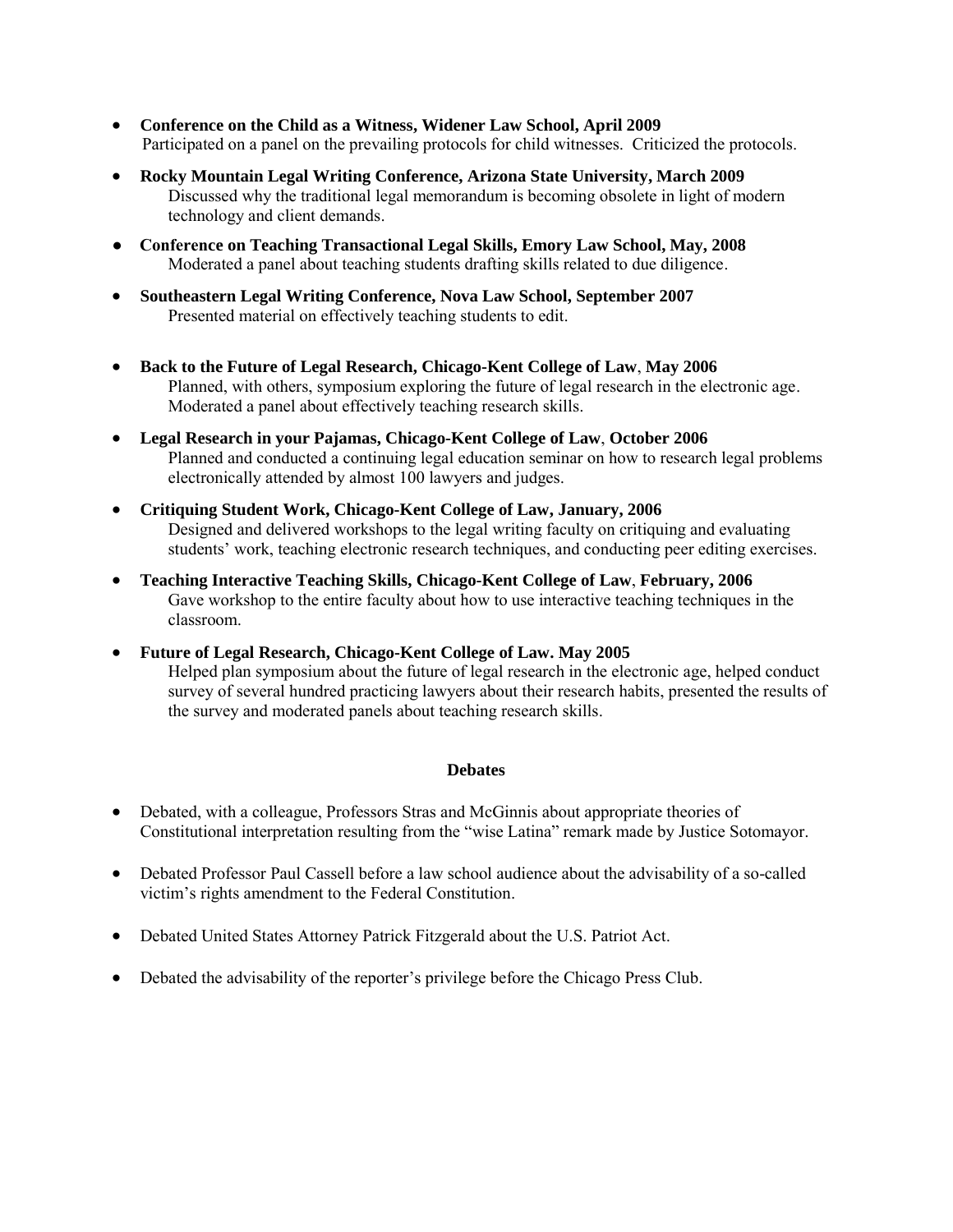#### **Publications**

**Lawyer As Investigator (in process )** 

Writing a book that will instruct law students and lawyers about how to conduct an effective and ethical investigation by imparting such skills as how to interview effectively, how to develop a case plan, and how to process evidence.

## **Alternative Dispute Resolution Manual (2007)**

Authored manual distributed to every judge in Illinois about how to use alternative dispute resolution tools to help resolve complex litigation matters in Illinois.

#### **Peer Reviewer**

Reviewed various manuscripts for publishers including texts about teaching international students American legal skills and teaching American students legal skills through electronic platforms.

**Editor** 

Edited numerous student law review articles and helped prepare them for publication. For example, the two students who worked with me this year had their notes accepted for publication in the schools law review.

#### **Media**

#### **Expert commentary**

Have appeared on every major media outlet in Chicago discussing various criminal cases, including Fox Television to discuss the Michael Jackson trial and commenting regularly on public radio about the investigations and trials of former Governors Rod Blagojevich and George Ryan and the Family Secrets mob trial. Appeared on Diane Sawyer's *World News* on national ABC.

## **Pro Bono Service**

- Appointed by the U.S. Court of Appeals for the Seventh Circuit to represent a defendant convicted of robbing a bank and sentenced to 73 years.
- Appointed by the U.S. District Court for the Northern District of Illinois to represent a prisoner who complained that he was unconstitutionally deprived of health care.

#### **Sole Practitioner 1992-1998**

Law Offices of Douglas Wm. Godfrey, Chicago, IL

Private practice of litigation, including criminal defense, civil litigation, and appellate practice.

- Tried numerous actions to verdict or judgment before juries or judges in the Criminal Division of the Circuit Courts of Cook and DuPage Counties, and the Juvenile, Chancery, Domestic Relations and Municipal Divisions of Cook County.
- Authored prevailing briefs in the U.S. Court of Appeals for the Seventh Circuit, Wisconsin Court of Appeals, and the Illinois Appellate Court for the Second District. Authored or edited briefs filed with the U.S. Court of Appeals for the Ninth Circuit, The Wisconsin Supreme Court, and the Illinois Appellate Court for the First District.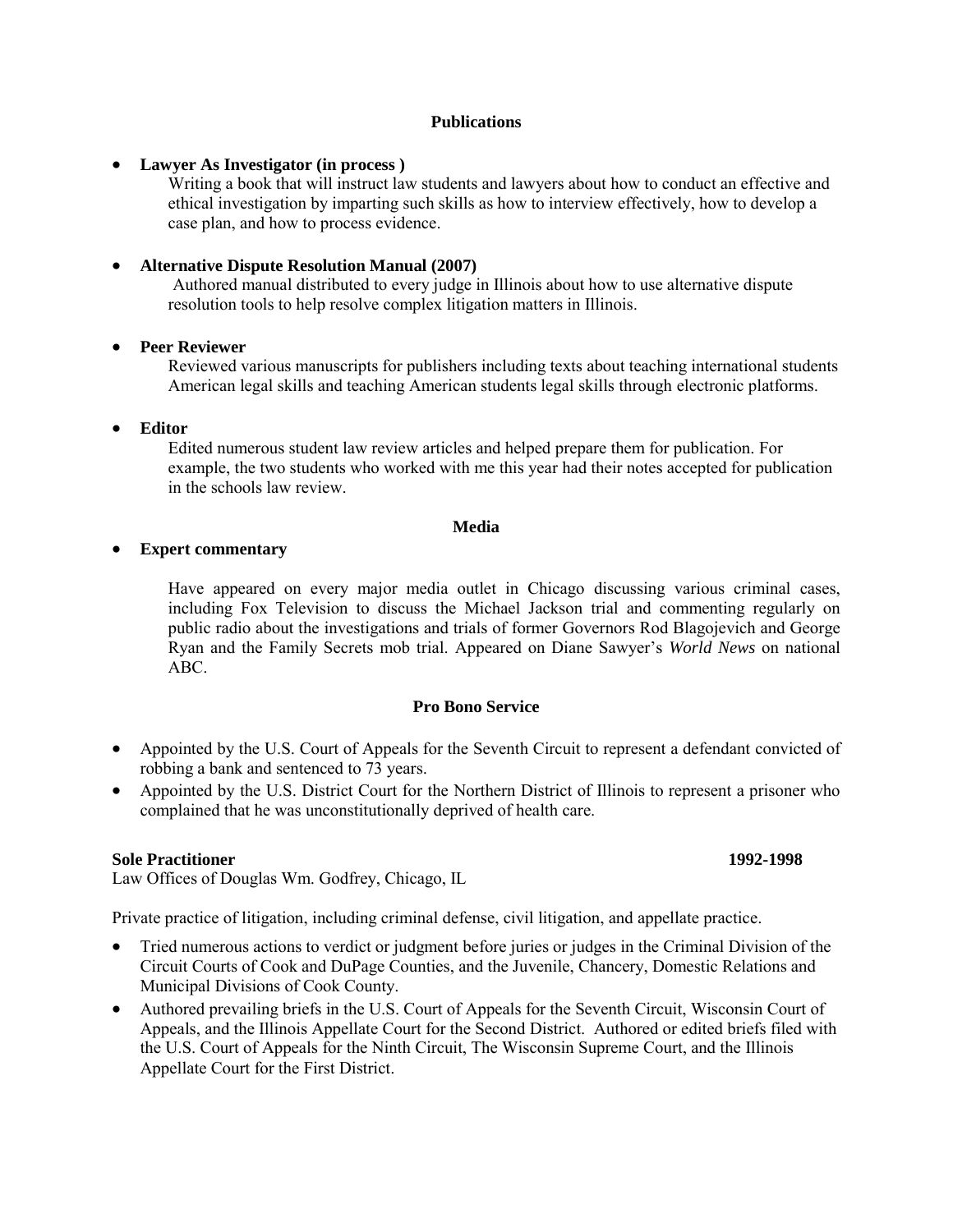- Chairman of the Amicus Curiae Committee of the Illinois Attorneys for Criminal Justice for the three years. Authored amicus brief on behalf of criminal defense attorney who was found in contempt and sentenced to a jail term while advocating for his client.
- Vindicated three clients in federal forfeiture actions resulting in the return of approximately \$1 million of wrongfully seized property.
- Represented eight accused attorneys before the Attorney Registration and Disciplinary Commission without a single client being censured, sanctioned, or suspended.
- Represented clients before administrative hearing officers for the Illinois Civil Service Commission, Secretary of State, and Department of Children and Family Services.
- Advocated for a falsely accused Chicago Police Officer before the Chicago Police Department Internal Affairs Bureau, resulting in the officer being exonerated.
- Appeared for both criminal and civil clients in U.S. District Court.
- Represented individual accused of fraud in U.S. Bankruptcy Court
- Part-time writing instructor at John Marshall Law School, winter 1993; taught legal skills class requiring class preparation, grading assignments, leading class discussions, and assigning final grades.

## **Litigation Associate 1990-1992**

Katten, Muchin & Zavis, Chicago, IL

Broad litigation experience, including product liability, ERISA, Title VII, ADEA, breach of contract, breach of restrictive covenant, insurance coverage and discovery disputes.

- Managed and coordinated more than twenty breast implant product liability cases across the country.
- Prepared pleadings and supporting memoranda in varied types of litigation in federal and state court.
- Supervised junior associates in all aspects of civil litigation, including discovery responses.
- Negotiated numerous disputes to satisfactory results.

#### **Assistant District Attorney 1986-1990**

Kings County District Attorney's Office**,** Brooklyn, NY

Served as Trial Assistant in the Homicide Bureau and the Sex Crimes/Special Victims Bureau. Evaluated cases to determine appropriate charges and plea offers. Conducted numerous evidentiary hearings, misdemeanor jury trials, bench trials, night court arrangements, and calendar calls.

- Tried fourteen felony cases to verdict before juries in a period of nineteen months.
- Investigated and indicted over 250 defendants for various felonies, including homicide, rape, sales of narcotics and armed robbery.
- Key member of the Domestic Violence Task Force that prosecuted battering adults while counseling and providing services to victims of abuse.